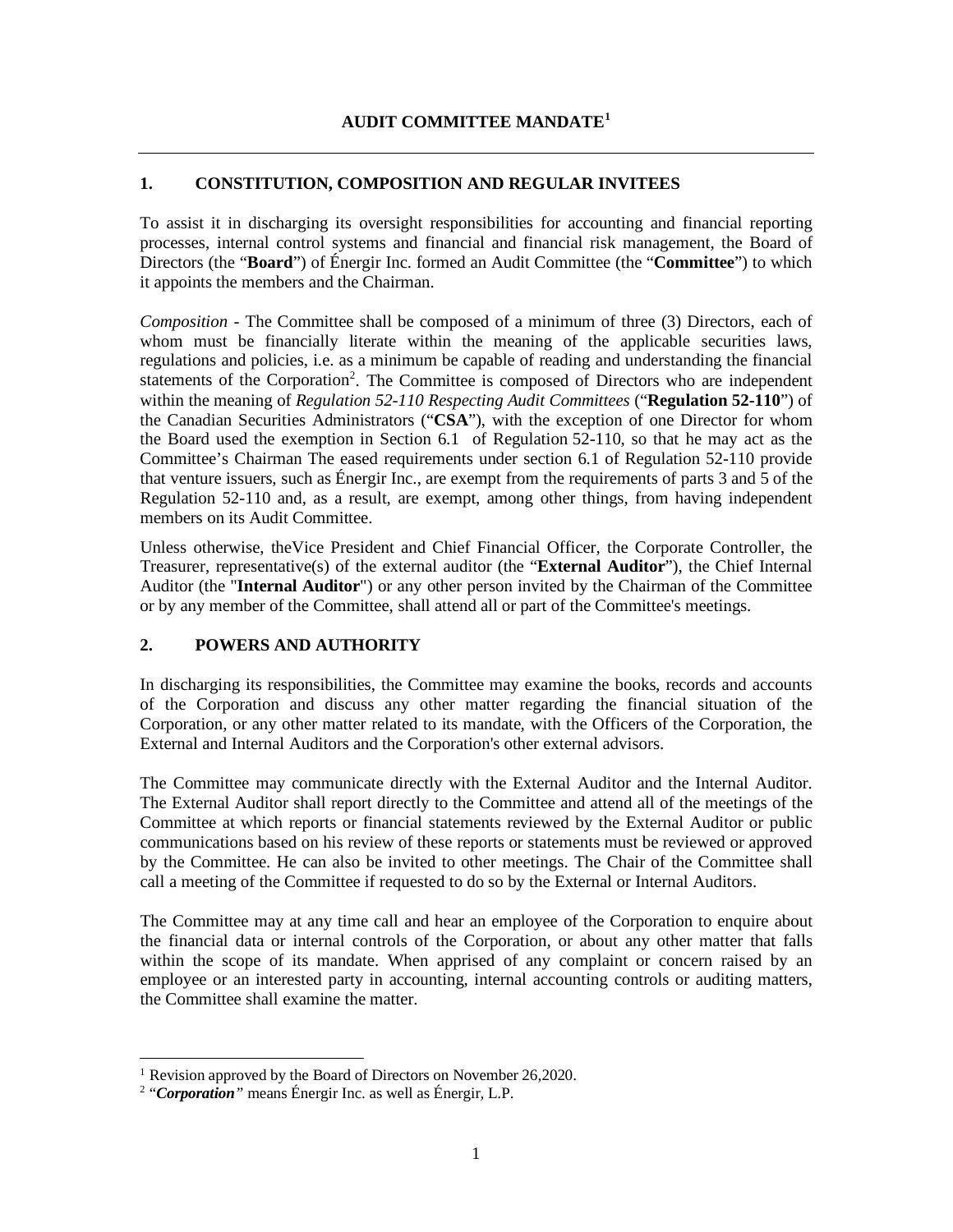The Committee may retain the services of external consultants to assist it in exercising its mandate and has the authority to ensure their fees and disbursements are paid.

# **3. DELEGATION**

The Committee may delegate certain authority to one or more of its members, including the authority to pre-approve external non-audit services to be provided by the External Auditor, provided such approval is submitted to the Committee at its first regular meeting after the approval has been given.

# **4. GENERAL MANDATE**

The Committee shall perform any function assigned to it by the Board. Among other things, it shall be responsible for ensuring that quality financial information is reported by the Corporation and that the management of the Corporation has taken appropriate measures to identify and manage the financial risks that may affect the Corporation. It shall report to the Board any matter relating to the quality or integrity of the financial statements of the Corporation, compliance with laws or regulations or the performance or independence of the External or Internal Auditors.

In general, the Committee shall ensure that:

- a) the Corporation complies with the Canadian standards applicable to audit committees, in particular Regulation 52-110;
- b) the management of the Corporation complies with the accounting principles, standards and rules applicable to the Corporation as well as the laws, regulations and policies of the CSA governing financial reporting;
- c) the personnel assigned to the external and internal audits are competent and sufficient in numbers to discharge their responsibilities;
- d) the financial information communicated to the Directors and the public investors is reliable, clear, complete and objective, and that it is disclosed in accordance with the laws, regulations and policies of the CSA;
- e) the internal controls are effective;
- f) the management of the Corporation communicates effectively and openly with the Committee and the External Auditor; and
- g) the management of the Corporation protects the assets of the Corporation by an adequate financial risk management program.

# **5. SPECIFIC RESPONSIBILITIES**

The Committee's specific responsibilities shall also encompass the following areas:

## **External Audit**

a) recommending, following consultation with the management of the Corporation, the appointment of the External Auditor for the Corporation to the Board, it being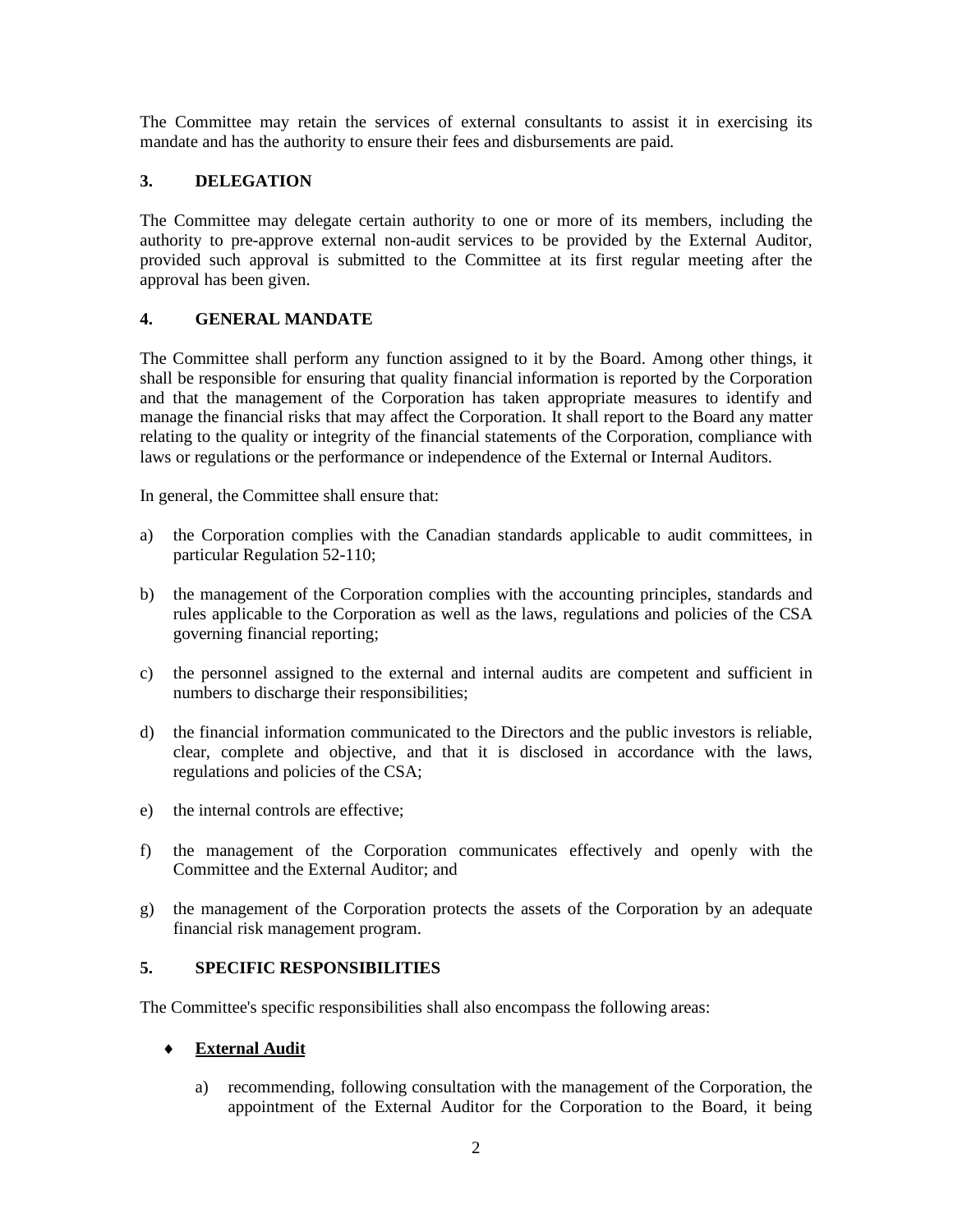understood that the appointment of the External Auditor must ultimately be approved by the shareholder of Énergir Inc., on its own behalf and acting in its capacity as general partner of Énergir, L.P.;

- b) recommending, if needed, to the Board the dismissal of any public accounting firm whose services were retained to prepare or issue an audit report;
- c) overseeing the work of the External Auditor whose services are retained to prepare or issue an audit report or to render other audit, review or attestation services to the Corporation. The External Auditor shall report directly to the Committee;
- d) ensuring the External Auditor is a participating audit firm within the meaning of *Regulation 52-108 respecting Auditor Oversight* of the CSA and that it complies, where applicable, with any directive or restriction issued by the *Canadian Public Accountability Board*;
- e) reviewing the public reports and information bulletins of the *Canadian Public Accountability Board* published for audit committees and received from the External Auditors, along with any significant findings arising from the inspection of the Corporation's audit file;
- f) at least once a year, reviewing the written report prepared by the External Auditor describing:
	- (i) any significant issues regarding the External Auditor or audit file of the Corporation arising during any peer controls or reviews, information requests, or inquiries carried out by a government, regulatory or professional authority, as well as any steps taken in this regard; and
	- (ii) internal quality-control procedures implemented by the External Auditor, including any significant issues raised during the latest internal review of the former, as well as any steps taken in this regard.
- g) ensuring the External Auditor is independent and in this regard:
	- (i) reviewing the existing or proposed relationships between the Corporation, its personnel or its consultants and the partners, employees, former partners and former employees of the External Auditor;
	- (ii) reviewing and approving the Corporation's hiring policy with respect to partners, employees, former partners and former employees of the present and former External Auditor of the Corporation and ensuring it is complied with; and
	- (iii) ensuring that the *Policy and procedure for pre-approval of external non-audit services* is complied with;
- h) evaluating at least once a year the competence, service quality and independence of the External Auditor;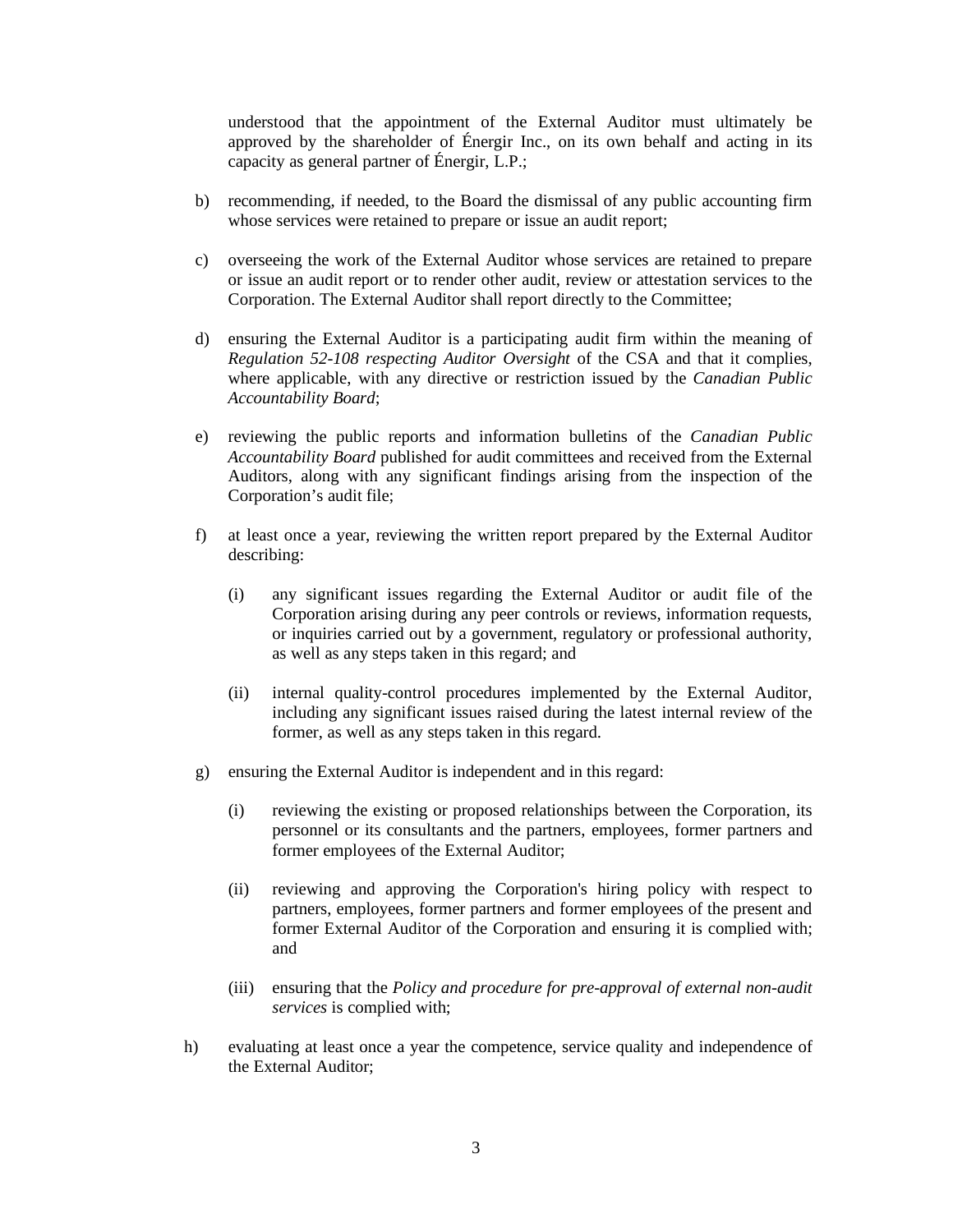- i) ensuring there is a rotation of the engagement partner, the reference partner and other audit partners within the standards prescribed by the regulatory authorities and the applicable securities and governance laws and regulations;
- j) ensuring a smooth transition when there is a change in External Auditor;
- k) reviewing and approving the audit plan and related budget proposed by the External Auditor as well as any change thereto;
- l) recommending to the Board, the compensation to be paid to the External Auditor for his/her services;
- m) reviewing the scope of the audit, the External Auditor's reports following his/her interim reviews and annual audits, his/her letter of recommendations with the comments from the management of the Corporation and the follow-up done by the management of the Corporation;
- n) questioning the management of the Corporation and the External Auditor about any important issue dealing with financial information they have discussed and the solution retained;
- o) reviewing any problems encountered by the External Auditor in the course of his/her engagement, in particular any restrictions that may have been placed on them by management;
- p) resolving, if possible, any disagreements between the management of the Corporation and the External Auditor concerning the financial information;
- q) reviewing any events (disagreements, unresolved matters and consultations) that have to be disclosed under securities legislation or the requirements of the CSA;
- r) reviewing the External Auditor's recommendation letter with respect to internal controls, the responses thereto from management of the Corporation and the steps taken by management of the Corporation to implement the recommendations in such letter;
- s) ensuring that management of the Corporation informs the Committee of any engagement pertaining to an external audit or an external audit-related mandate that has or will be given to a public accounting firm other than the External Auditor;
- t) from time to time questioning the External Auditor about the competence and performance of the Corporation's personnel responsible for finance, accounting and internal controls;

## **Financial Information**

u) ensuring that the management of the Corporation establishes and maintains controls and procedures to ensure it receives important information for investors and establishes and maintains internal controls with respect to financial reporting;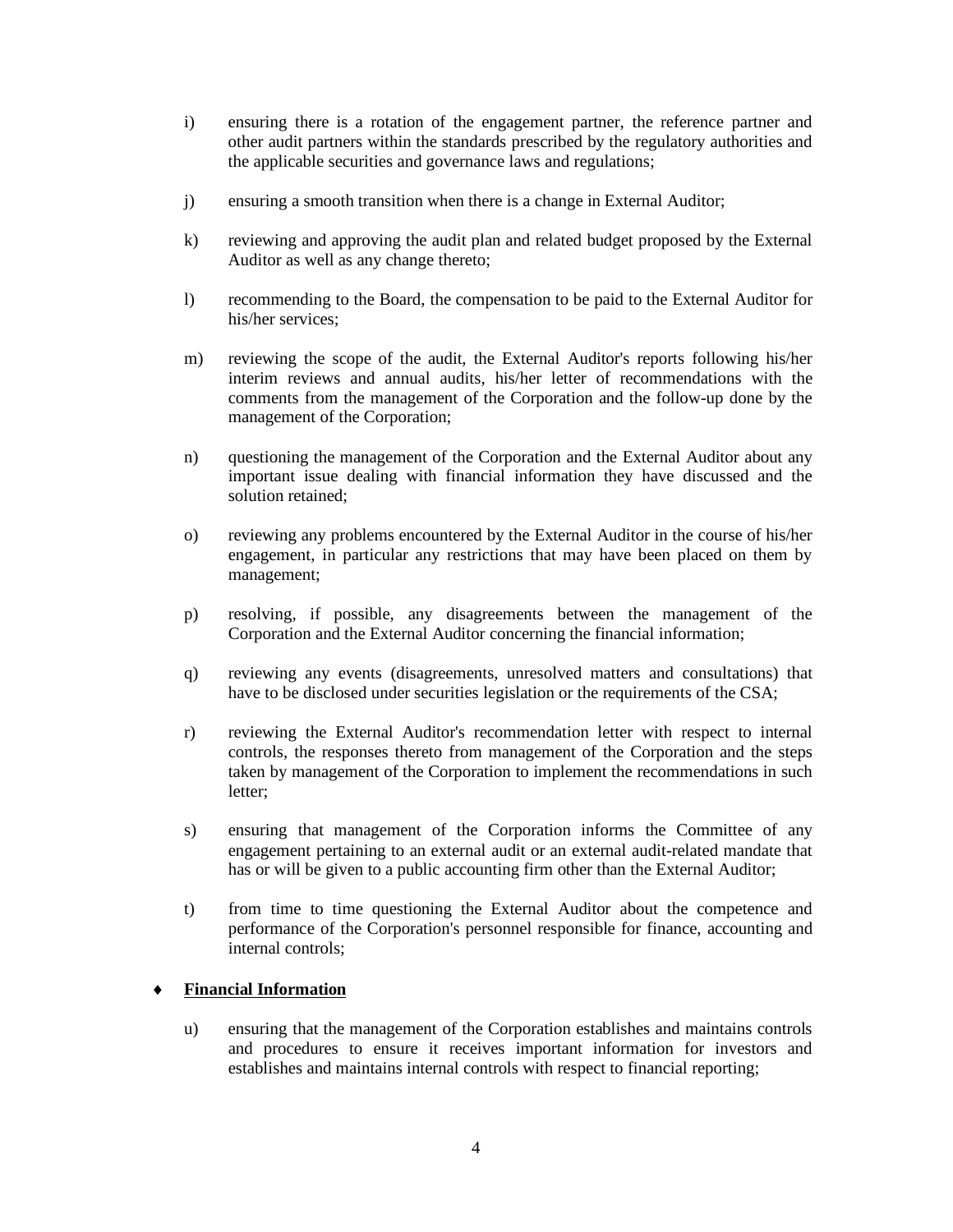- v) reviewing the adequacy and effectiveness of the accounting and internal control policies and procedures through inquiry and discussions with the External Auditor, the management of the Corporation and the Internal Auditor;
- w) reviewing the financial forecasts communicated by the management of the Corporation to the Board and ensuring that adequate controls and procedures are established and maintained by the management of the Corporation to ensure the integrity of these financial forecasts;
- x) reviewing the impact of any proposed changes in significant accounting policies or securities regulations dealing with the accounting policies and the presentation of financial information with the management of the Corporation and the External Auditor;
- y) ensuring the financial information complies with the applicable securities laws, regulations and policies;
- z) reviewing and approving the interim financial statements of Énergir, L.P.; and reviewing the annual financial statements of Énergir, L.P. which include the External Auditor's Report, and recommending the approval thereof by the Board;
- aa) reviewing before publication the annual information forms, prospectuses, as well as the interim and annual financial statements and Management's Discussion and Analysis of Énergir Inc. , and press releases involving financial information, as the case may be, and recommending their approval by the Board;
- bb) reviewing the Declaration of the Chief Financial Officer regarding the quarterly income distribution and the quarterly dividend and recommending that the Board approve the quarterly distribution and the dividend;
- cc) ensuring there are adequate procedures for reviewing public disclosures of financial information extracted or derived from its financial statements and evaluating the adequacy of these procedures from time to time;
- dd) reviewing all non-routine correspondence with the regulatory authorities, and any complaint or published information that raises issues with respect to the financial statements, the financial information or the accounting policies;
- ee) each quarter reviewing copies of the minutes of the audit committees of the subsidiaries, if any;

#### **Internal Audit**

- ff) reviewing and approving the mandate and annual audit plan of the Internal Auditor;
- gg) reviewing with the External and Internal Auditors, the internal audit activities report, observations and, if applicable, significant weaknesses noted with respect to compliance with legislation, internal controls and the effectiveness of operations, the recommendations and suggestions arising from the audits of the Internal Auditor and the follow-up of the management of the Corporation with respect thereto and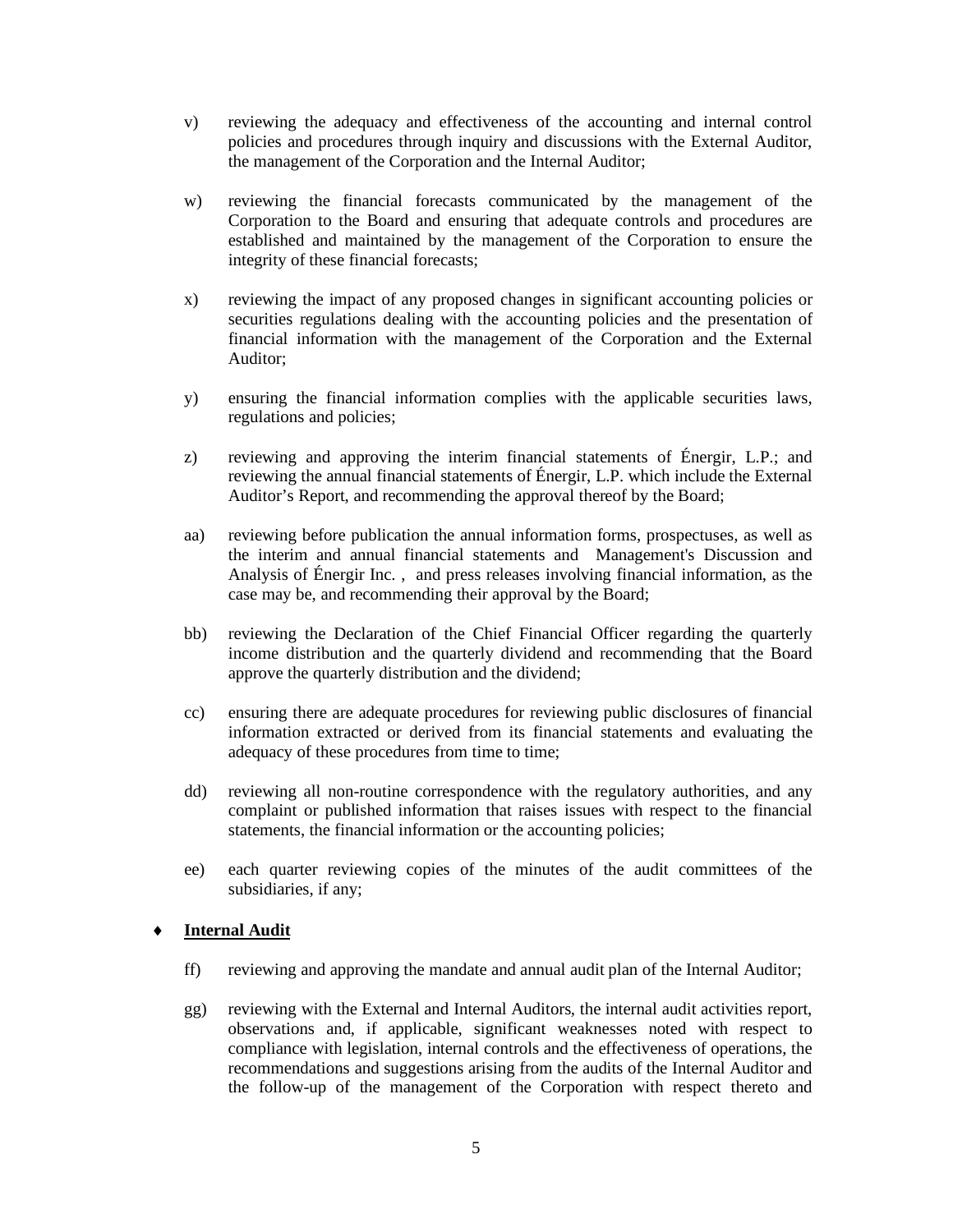reviewing with the Internal Auditor the difficulties encountered in connection with his/her mandate;

- hh) periodically evaluating the effectiveness of the internal audit function, including its compliance with the standards of the *Institute of Internal Auditors*;
- ii) reviewing from time to time the performance and level of independence of the Internal Auditor and advising the President and Chief Executive Officer of the results of this evaluation;
- j) providing its opinion on his/her appointment or revocation;

## **Financial Risk Management**

- a) reviewing from time to time reports from management of the Corporation with respect to the identification and analysis of the main financial risks of the organization, and ensuring that there are adequate risk management procedures, measures or systems in order to identify, manage and control those financial risks;
- b) reviewing other risk management matters from time to time as the Board may specifically direct;
- c) each quarter reviewing a report on the tax issues and the related follow-up being done and reviewing major disputes with tax authorities;
- d) each quarter reviewing the report on disputes and threats to the Corporation's operations and the related follow-up being done and reviewing the material disputes or potential material disputes with third parties;

#### ♦ **Certifications and Compliance Reports**

- e) ensuring the certifications of the President and Chief Executive Officer and the Vice Presidentand Chief Financial Officer of the Corporation are provided on a timely basis and reviewed by the Committee;
- f) receiving from Corporate Control a report on compliance with the financial reporting laws and regulations as well as with the laws and regulations applicable to securities;

## **Complaints and Concerns**

- g) establishing procedures concerning:
	- (i) receipt, retention and treatment of complaints received by the Corporation regarding accounting, internal accounting controls or auditing matters; and
	- (ii) receipt of confidential anonymous correspondence from employees of the Corporation about concerns regarding questionable accounting, internal accounting controls or auditing matters;